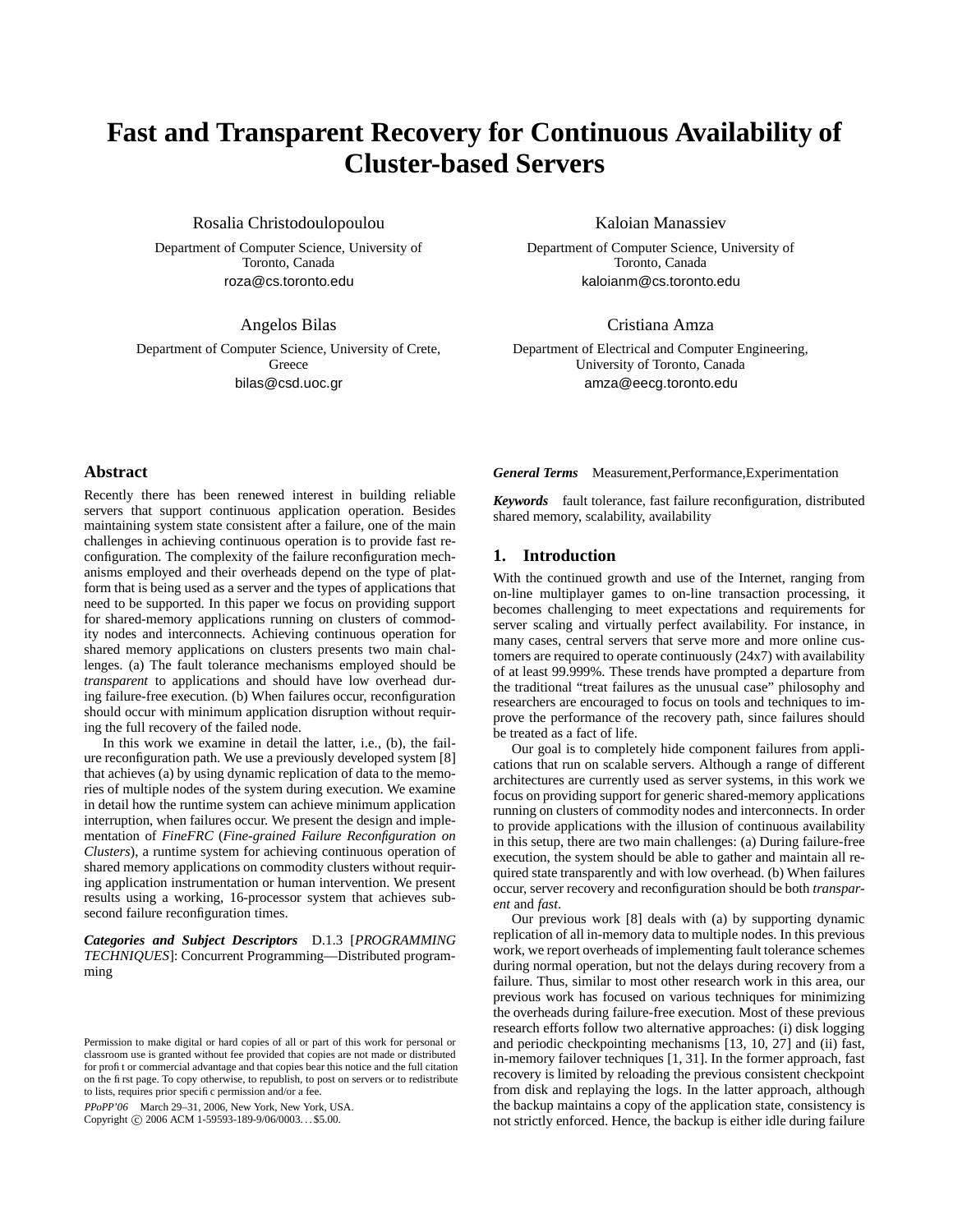free system execution [1, 31] or could execute a different set of applications/tasks.

The recovery path has received far less attention, mainly because handling failures is in practice complex, involving many corner cases. In particular, implementing and evaluating a recovery scheme is challenging for shared memory applications that share information at fine granularities and time intervals. Thus, in practice, failure reconfiguration for many approaches is not completely automated and requires some type of human intervention.

Our previous work [8] presents a fault tolerance approach that achieves low overhead by using dynamic replication of application and system state during system operation. Our approach can be summarized as follows. We transparently capture all in-memory application state modifications by means of a shared virtual memory system, *GeNIMA* [5] and we maintain consistency of the inmemory state through dynamic replication on multiple nodes. All nodes in a cluster are used for running a single copy of the server application. To achieve low recovery overhead, we checkpoint system and application state at each system node. Checkpoints are taken in a coordinated manner between threads in each system node, but *asynchonously* across the nodes in the cluster in order to preserve scalability. Each node behaves as two virtual nodes, a primary and a backup. Each primary stores its checkpoint information into the memory of its corresponding backup node.

In this work, we present *FineFRC* (*Fine-grained Failure Reconfiguration on Clusters*), a system that builds on our previous work [8] and automatically reconfigures itself upon failures in the above context of shared memory applications on commodity clusters. *FineFRC* provides support for transparently recovering all inmemory state at low overhead. Our system is able to recover and reconfigure itself after any number of successive, single-node failures, under a fail-stop model. The recovery path involves mostly restarting the failed threads on a backup node from their last respective checkpoint saved in the backup's memory. The restarted threads see the consistent, in-memory state on the backup corresponding to the last checkpoint taken on the failed node. Fast recovery relies on the fact that our checkpointing mechanism maintains system state consistent at fine-grain intervals. Overall, the features of *FineFRC* are:

- It provides transparent support for shared memory applications running on commodity clusters of SMPs interconnected with low-latency, high-bandwidth interconnects.
- It supports multithreading within each cluster node, thus taking advantage of multiple per-node CPUs.
- There is no static division of nodes in primaries and secondaries, resulting in better system utilization for a single application.
- It achieves fast failure reconfiguration through fine-grained inmemory state replication and reconstruction.

The main challenge in our approach stems from the requirement for *atomic* updates to global shared memory state. This requirement is hard to enforce if fast reconfiguration upon failures is also desired. Specifically, the absence of the detailed recovery logs used in traditional recoverable systems [4] is profitable for fast failure reconfiguration reasons. On the other hand, this complicates the design of the recovery phases for automatically reconstituting state consistency after a failure. In our work, we first examine in detail the recovery path in the system. We present the data structures, mechanisms, and actions required for recovering from failures. We build a working prototype that is able to recover from failures injected into the system while running generic applications. We run experiments on a 16-processor (8-node) system. This is, to the best of our knowledge, the first 16-processor prototype of a shared memory cluster that supports transparent system reconfiguration upon failures and is being demonstrated experimentally to provide fast recovery times. Finally, we use our prototype to measure the overheads associated with the recovery path.

In our evaluation we consider providing reliability and fast reconfiguration on recovery for two very different types of cluster servers: A generic compute server cluster, e.g., as used in Grid/ parallel computing for scientific applications and an in-memory transaction processing server cluster. As benchmarks for these architectures, we consider five Splash benchmarks for the compute server [14, 30] and the Vista transaction server [20] running the Vista benchmark suite for the in-memory transactional processing server. Our experimental results show that:

- 1. The average failure reconfiguration time is minimal (subsecond) for a range of experiments where we inject faults at different stages of server execution, including worst case scenarios.
- 2. Avoiding extensive application or system data undo or redo upon recovery is key for providing fast recovery.
- 3. The overhead of dynamic data replication and checkpointing during failure-free execution is 38% on average across all experiments we perform.

The rest of this paper is organized as follows: Section 2 presents the necessary background, focusing on the baseline distributed shared memory protocol and fault-tolerance enhancements that we build on for supporting transparent system recovery. Section 3 presents our system design and implementation for achieving subsecond recovery times. Sections 4 and 5 present our experimental setup, evaluation methodology, and results. Section 6 presents related work. Finally, we draw our conclusions in Section 7.

## **2. Protocol Background**

In this section, we present the necessary background on our baseline distributed shared memory system, GeNIMA [5], and the failure-free case of the dynamic data replication scheme we use. A more detailed description of the latter can be found in [8].

## **2.1 GeNIMA**

The base protocol we use is the GeNIMA [5] shared virtual memory system. GeNIMA is an invalidate-based protocol using lazy release consistency (LRC) for shared-memory accesses [15]. LRC centers around using synchronization operations present in the application (e.g., lock acquire and release pairs) in order to optimize update data transfers between processors for consistency maintainance. Application execution in each SMP node is partitioned into *time intervals*, deliniated by consecutive release operations that may be executed by any application threads in an SMP node. During each time interval all local page updates are recorded into a common *update-list*. When acquiring a synchronization object from a remote node, the local processor also fetches the list of updates which are needed for this synchronization step and *invalidates* the corresponding pages. A subsequent access to an invalidated page triggers a page fault that results in fetching the latest version of the page from its pre-assigned home node. Pages are fetched in their entirety.

One of the most important features of GeNIMA is its close integration with the system area network to reduce communication overheads. The most relevant techniques that we use in implementing our protocol are:

1. Automatic detection of writes to memory pages through memory protection violations [19].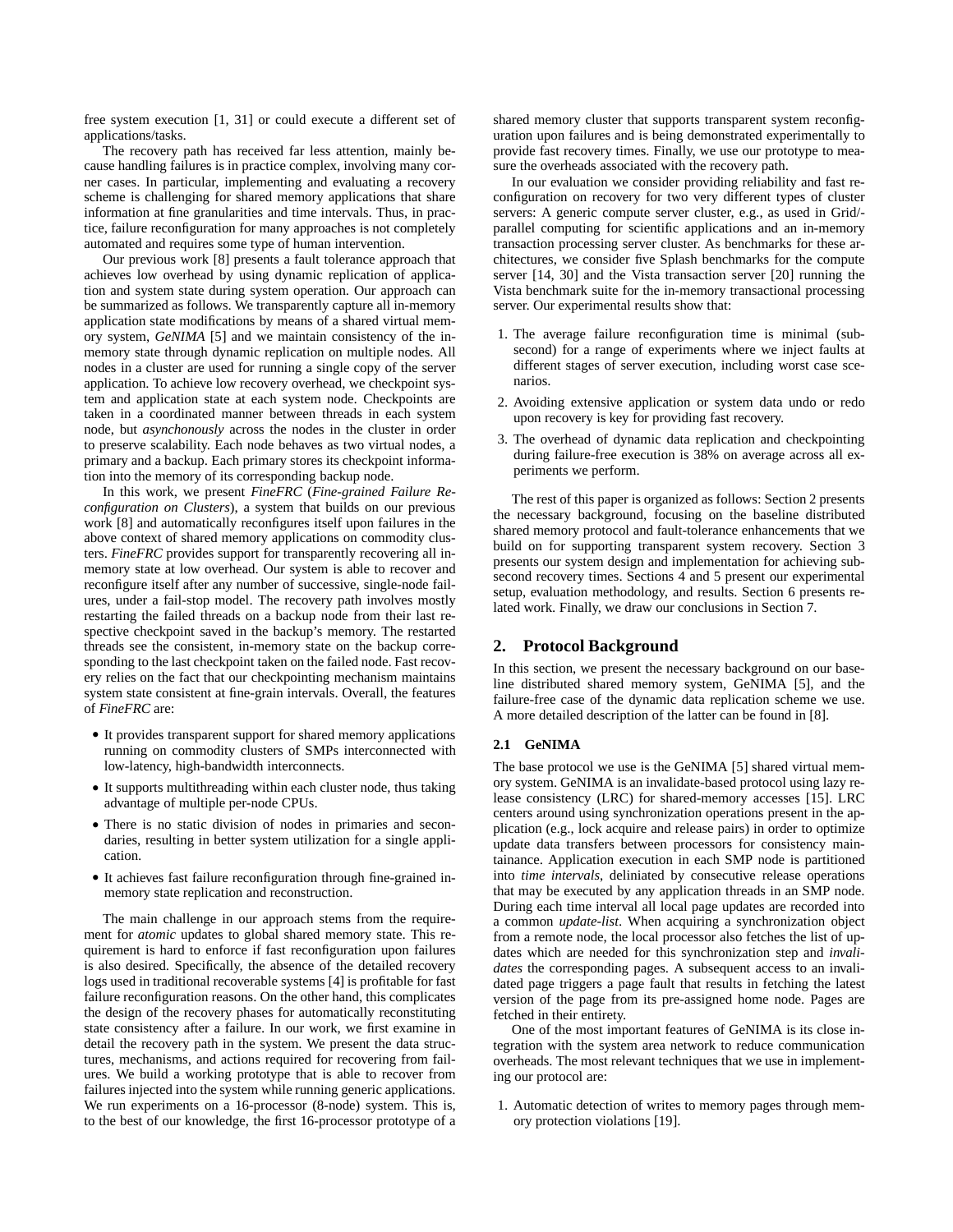- 2. Creation of *diffs*, which are encodings of the modifications to application state performed during a particular time interval [16].
- 3. Propagation of these updates for each shared memory page to a preset *home* node at the end of an interval [32].

#### **2.2 Fine–grained Consistent Replication for Fault Tolerance**

In our previous work [8], we extend the base GeNIMA protocol with fault tolerance mechanisms. These previous techniques build and maintain consistent replicas of system and application state during normal execution. In this section, we discuss the main design points of our approach.

We maintain two copies of (1) thread execution state, (2) application data state, and (3) protocol state for each node. Checkpoints of node state are initiated by our run-time system transparently to the application, whenever application updates of the node need to be made visible for consistency reasons to other nodes. Thus, the checkpoint interval at a node is the same as the consistency interval in the shared virtual memory protocol in our system. While the checkpoint interval is expected to be fine grained for most shared memory applications, extra checkpoints can be taken periodically if needed (e.g., for applications where consistency actions may not be necessary). Each checkpoint contains two phases: First, the execution state of each thread is saved remotely in the memory of the backup node. Second, the incremental data modifications since the previous checkpoint are sent out in the form of diffs. The two checkpoint phases should be conceptually atomic.

In order to allow the shared *application data* state to survive single node failures, we maintain application data replicas. The two issues related to replication of application state are (i) placement of the replicas and (ii) the way they are updated at checkpoints.

Each shared page is replicated at two distinct nodes called the primary and secondary home; if one copy of the page becomes inaccessible or corrupted due to a failure, then the other one can be used to allow the computation to continue. Shared page modifications performed by a node are propagated to both homes of the respective page, during regular consistency operations. The propagation of updates (diffs) is performed in two steps: first, all of the updates are propagated to the secondary homes and then to the primary homes. The two-phase scheme of update propagation ensures that all of the updates performed locally by a node within a given interval are replicated *atomically*. Because modifications are considered globally performed only after the first phase has been completed, the secondary home copy of a page is also called the tentative copy, while the primary home copy is called the committed copy.

A final, but simpler to manage, type of state is *protocol state*. Information about system resources such as shared locks, if any, is maintained in a similar fashion as application state. In particular, each runtime system resource, e.g., lock, is assigned a primary and a backup owner.

## **3. Achieving Fast Failure Reconfiguration**

In this section, we present our approach for achieving sub-second recovery times. On-line reconfiguration in case of failures is based on the following principles: i) We ensure that during a checkpoint *both* application data state and local thread compute state are *atomically* replicated in the distributed memory of the cluster. (ii) After recovery, the in-memory state of the backup is consistent with the one in the failed primary and (iii) The failed threads are restarted on the backup node, so that the computation continues and completes successfully.

We assume that nodes are subject to *fail-stop* failures and we rely on the underlying communication layer to resolve transient

#### **node 0**

table of context buffers



**Figure 1.** Example of exported address space for checkpointed thread contexts on node 0, assuming  $n$  nodes with two compute threads per node.

network failures. Next, we describe each of these mechanisms followed by the description of the recovery path.

#### **3.1 Thread State Checkpointing**

Each active thread on the checkpointing node saves their local execution state remotely onto the memory of the backup node. A consistent snapshot of *all* thread state is needed to ensure atomicity of the compute checkpoint and data checkpoint, since the effects of each thread's execution have already been incorporated in the memory used by the application within the node.

A single thread's state consists of two pieces of data, the thread's execution context and its stack. A node's execution checkpoint consists of the saved context and stack of all of the compute threads running locally on that node, the *checkpoint timestamp* and other book-keeping information to assist recovery. Upon the end of a consistency interval in a node, the system creates a new checkpoint. Consistency intervals are deliniated either a) with a remote lock release performed by any of the local threads or b) with a global barrier. The data structures required for maintaining thread state replicas consistent are:

- Context Buffers: During initialization, each node *exports* an address space, called *context buffer*, where a remote thread can save its checkpointed execution context. While initially each node serves as the backup node for only one other node, in the case of multiple successive failures, the maximum number of contexts for which a node can serve as a backup, corresponds to the number of compute threads on all nodes but one, itself (see Figure 1). Thus, to handle multiple successive failures, a node statically allocates space for up to as many contexts as the number of compute threads on all nodes but one. Each remote thread uses *two* context buffers, alternating bewteen them when saving its context, in order to handle the case of failure *while* checkpointing.
- Stack Buffers: Similarly to contexts, during initialization, each node allocates a portion of its address space, called *stack buffer*, where remote threads can save their checkpointed stack.
- Checkpoint Timestamp: Each checkpoint is assigned a timestamp. The timestamp contains the consistency status of shared memory at each node and a checkpoint counter. The consistency status indicates how many updates by other nodes have been incorporated to this node's shared data and how many checkpoints this node has performed.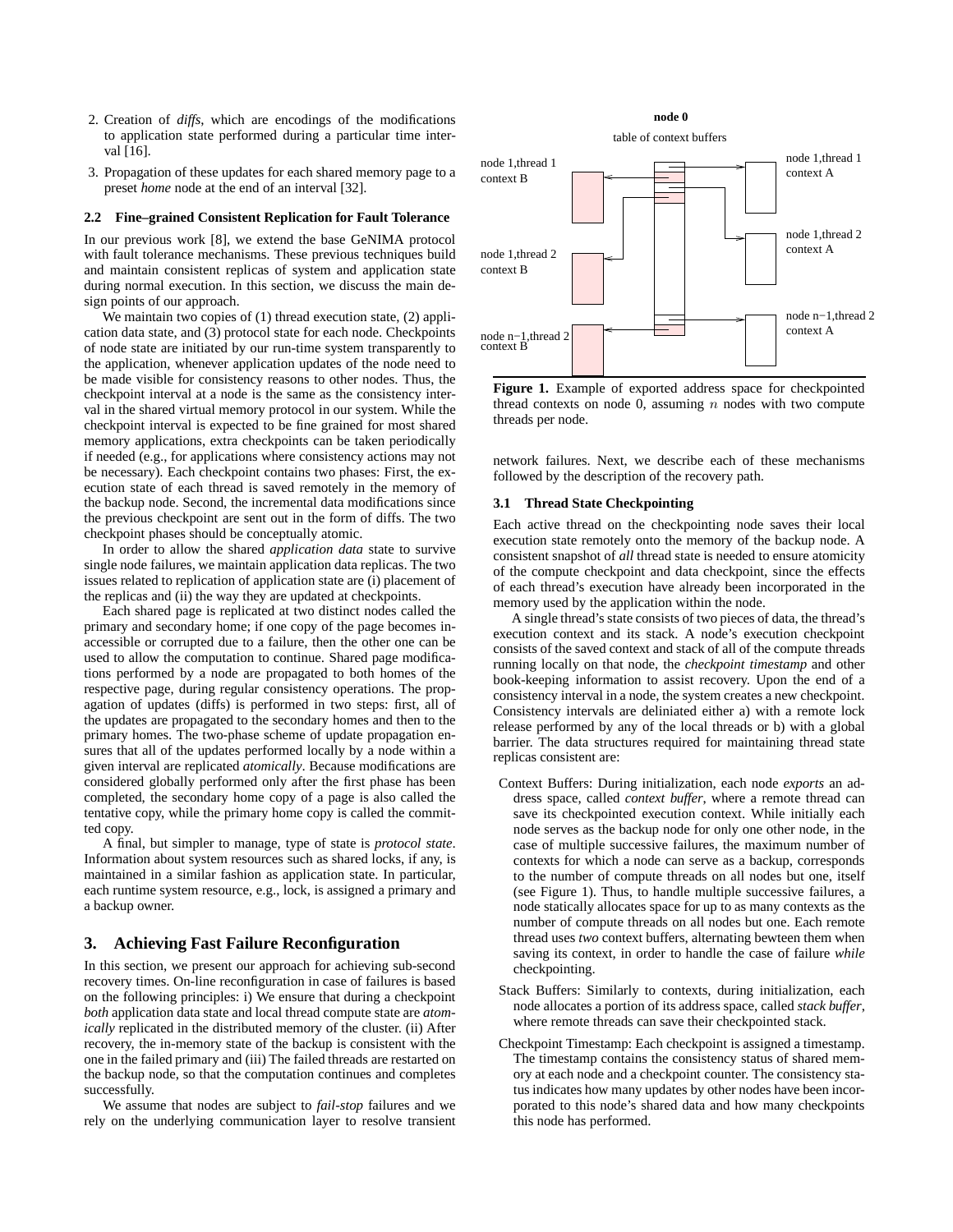

**Figure 3.** Checkpoint phases: thread state checkpointing (chkpt), diff propagation to secondary page homes (diffs 1), saving of checkpoint timestamp on backup node (save TS), diff propagation to primary page homes (diffs 2).

To checkpoint the state of each thread, we create in each system node a special thread, the *checkpoint thread*. The checkpoint thread is, in general, suspended and is only resumed when a local checkpoint is triggered. The checkpoint thread's primary role is to save the execution contexts and the stacks of the compute threads remotely on the backup node and coordinate the checkpointing actions. The separate checkpoint thread is required because the execution of the compute threads needs to be temporarily *interrupted* while their stacks are being saved.

Any of the regular compute threads can trigger a checkpoint by signaling the checkpoint thread (see Figure 2). At that point, the checkpoint thread resumes and in turn signals all of the compute threads to save their execution context (structure sigcontext) and suspend execution. Then, the checkpoint thread performs the following operations:

- 1. It commits all updates sent by other nodes so that they become part of the checkpointed application state.
- 2. It saves the stack of each compute thread remotely, at the corresponding stack buffer on the backup node.
- 3. It saves the context of each compute thread remotely, at the corresponding context buffer on the backup node, along with the stack size, the *checkpoint timestamp*, and a checkpointrelated thread-specific data structure.

Finally, the update propagation phase of the *application* state is further split in two sub-phases corresponding to sending the local diffs first all to secondary homes and then to primary homes (see Figure 3). In between the two phases of update propagation, the thread that initiated the checkpoint (*leader thread*) saves the *checkpoint timestamp* on the backup node. This timestamp is used to identify the status of update propagation at the point of failure and determine the appropriate actions for recovery.

#### **3.2 Ensuring Atomicity of a Checkpoint**

Next, we describe how the two checkpoint phases i.e., thread state and application state checkpointing are made atomic. The execution of all compute threads in a node is interrupted while the local updates are committed and the thread stacks are saved remotely. This guarantees that there are no updates intervening between the local commit of updates and saving the thread contexts and stacks by the checkpoint thread.

Application data updates are sent directly to the backup node from the pages within which they occur, without any extra buffering. This is achieved with the remote DMA capabilities of the underlying communication layer and is important for reducing protocol overhead. For this reason and to ensure consistency, we need to disallow further modifications to the respective pages until the diff propagation phase is complete. For the same reason, the primary home of a page cannot write directly to the page it hosts, but only to a working copy of the page. Its changes are committed to the permanent page replica hosted locally, by means of diffs, as for all other nodes.

Finally, we use the saved *checkpoint timestamp* (Figure 3) to determine whether or not a checkpoint has been interrupted by a failure and if yes, which of the two checkpoints on the backup node is the last valid checkpoint to be used for restarting the threads, as discussed next.

#### **3.3 Failure Recovery Path**

A node failure is detected by some system node during communication with the failed node. After a failure has been detected, recovery takes place. First, the backup node identifies the execution point at which the failure occurred and the first valid checkpoint taken before the failure. A valid checkpoint is an atomically taken checkpoint, i.e., not interrupted by a failure. If a failure occurs *during* diff propagation in our checkpointing scheme, then, upon recovery, our system uses the second page replica to restore consistency among the two home replicas of the affected pages. Usually a checkpoint is much shorter than the interval between checkpoints. Hence, the probability of a failure occurring during the time a checkpoint is taken is low. In this unlikely case, recovery may involve undoing or reapplying partially propagated diffs, depending on whether the failure occurs during the first or second part of diff propagation respectively.

In contrast, in the general case where a failure does not occur during diff propagation, recovery is fast and only consists of reconfiguration action, reassigning new page and lock homes where necessary, and resuming the failed threads on the backup node. Reconfiguration actions and any necessary restoration of shared memory consistency in the case of failure during checkpointing, are performed by all nodes in a distributed fashion. Subsequently, the compute threads that used to run on the failed node are resumed on the backup node where their execution state and stack had been saved. Execution is resumed at the point where the last valid checkpoint was originally created by the failed node. Next, we discuss in detail the process of failure detection and then the recovery procedure.

#### **3.3.1 Failure Detection and Diagnosis**

A failure is eventually detected by some thread in one of the following situations:

- In an internal barrier, where a thread reaches an internal barrier and waits for some local thread which is behind because it has already detected a failure and is participating in the recovery process.
- In a read/write operation, where a thread fails to perform a remote read/write operation on the failed node, or awaits for a specific data item that never gets updated.
- While spinning on a condition variable, where a thread that is waiting for too long checks if any associated remote node has failed, or whether a local recovery process due to the failure of a remote node has already been initiated.

After the failure of a node F is detected, simple recovery actions are executed on all nodes as follows:

- 1. On each node, all local threads reach an internal barrier.
- 2. The backup node of  $F, F'$ , determines the valid checkpoint of F that will drive recovery.
- 3. All of the nodes synchronize at a global barrier.
- 4. Each node runs the recovery handler, which reconstructs application and protocol state.
- 5. The backup node resumes locally the threads that were running on the failed node.
- 6. All of the nodes synchronize at a global barrier and resume normal execution henceforth. Next we discuss in more detail the steps that require further explanation.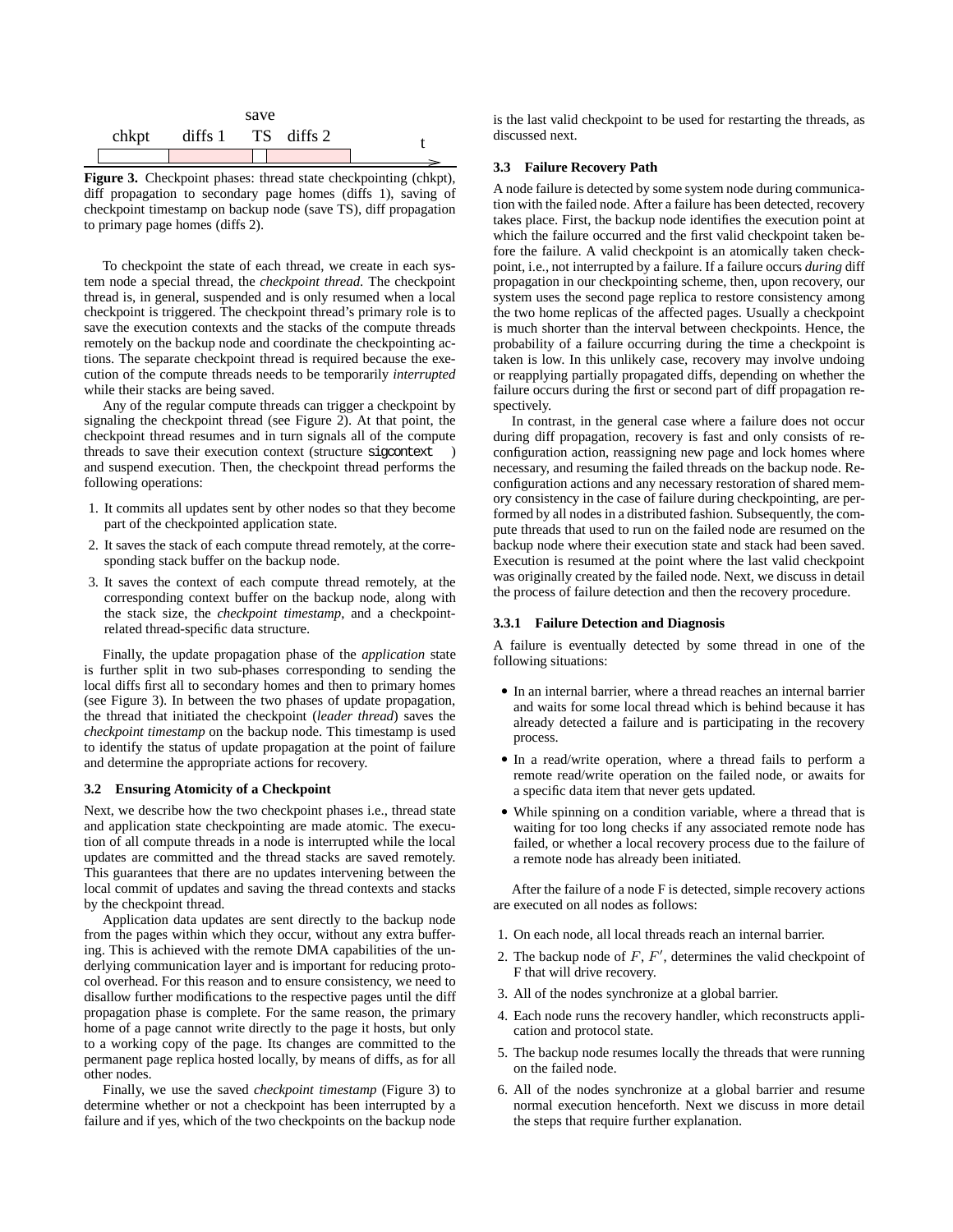

**Figure 2.** Checkpointing scheme for thread execution state.

After detecting a failure, the backup node for the failed node performs failure diagnosis in Step 2. The backup node identifies the execution point at which the failure occurred. Then, it determines which checkpoint among the two saved thread execution checkpoints must be used for recovery.

We distinguish two different types of failures. A failure of node  $F$  may occur before or after  $F$  has fully propagated at least to one set of home nodes the local updates of the interval in which the latest checkpoint was taken.

- In the former case (before propagation), recovery is based on the *older* checkpoint and the failed threads resume execution from the beginning of the interval in which the latest checkpoint was taken.
- In the latter case (after propagation), recovery is based on the *latest* checkpoint: the failed threads resume execution from the beginning of the interval that immediately follows the latest checkpoint.

The problem of identifying which consistency point to use for recovery is equivalent to the problem of deciding whether the checkpoint was completed atomically or was interrupted due to a failure. Our system uses the *checkpoint timestamp* saved by the failed node on its backup in between the two phases of update propagation to resolve this problem. More specifically, the backup node reads this timestamp and compares it with the timestamp of the latest checkpoint. If the two timestamps match, then the latest checkpoint is used for recovery; otherwise, the failure occurred while the update propagation was in progress and the old checkpoint is used instead.

#### **3.3.2 Failure Recovery Procedure**

After a failure has been diagnosed, recovery takes place in Step 4. Recovery mainly consists of two actions: a) shared memory reconfiguration and, if necessary, restoration of consistency and b) protocol state, namely lock, reconfiguration. Both actions are performed by all nodes in a distributed fashion.

The first action requires that shared pages affected by the failure are reconfigured: for each page whose primary or secondary home used to be the failed node F, a new primary or secondary home is assigned according to a primary-backup mapping scheme. Next, consistency is restored among the two home copies of updated shared pages through the following operations: Every node reads the checkpoint timestamp  $T$  which was saved by the failed node  $F$  on its backup node  $F'$  in between the two phases of update propagation. This timestamp indicates the latest updates that were successfully propagated by  $F$  to at least the first set of their homes



**Figure 4.** Threads resume execution from last checkpoint.

and are considered permanent. Any other updates with timestamp greater than  $T$ , must have been sent by  $F$  on a later unsuccessful attempt and must be undone.

Each node examines the updates it received from F by examining the timestamps of shared pages. For pages with timestamp greater than  $T$ , there is a possible inconsistency between the secondary home copy of the page (corrupted copy) and the primary home copy (valid copy). Consistency is restored by having the primary home of every such page overwrite the secondary home copy of the page with its own valid home copy. For pages with timestamp less or equal to  $T$ , there is a possible inconsistency between the secondary home copy of the page (updated copy) and the primary home copy (partially updated or stale copy). Consistency is restored by having the secondary home of every such page overwrite the primary home copy of the page with its own updated home copy.

In this section, we discuss the reconfiguration of the protocol state. The most important part of protocol state is locks. For each lock whose primary or secondary home used to be the failed node F, a new primary or secondary home is assigned according to a predefined primary-backup mapping scheme. If a node becomes the new primary or secondary home for a lock, it copies the associated lock data structures from the secondary or primary home of the lock, respectively.

Finally, in Steps 5 and 6 the compute threads that used to run on the failed node resume execution on the backup node. Figure 4 depicts how the failed threads resume execution on the backup node. The leader thread that had initiated the checkpoint resumes immediately at the point of the last successful checkpoint, skips the propagation phase, which had been successfully completed before the failure, and continues execution. The rest of the threads resume execution at the point where each thread was originally checkpointed, which for all threads except the leader thread is not apriori determined.

#### **4. Experimental Setup**

In this section we describe the platform and benchmarks we use in our experiments.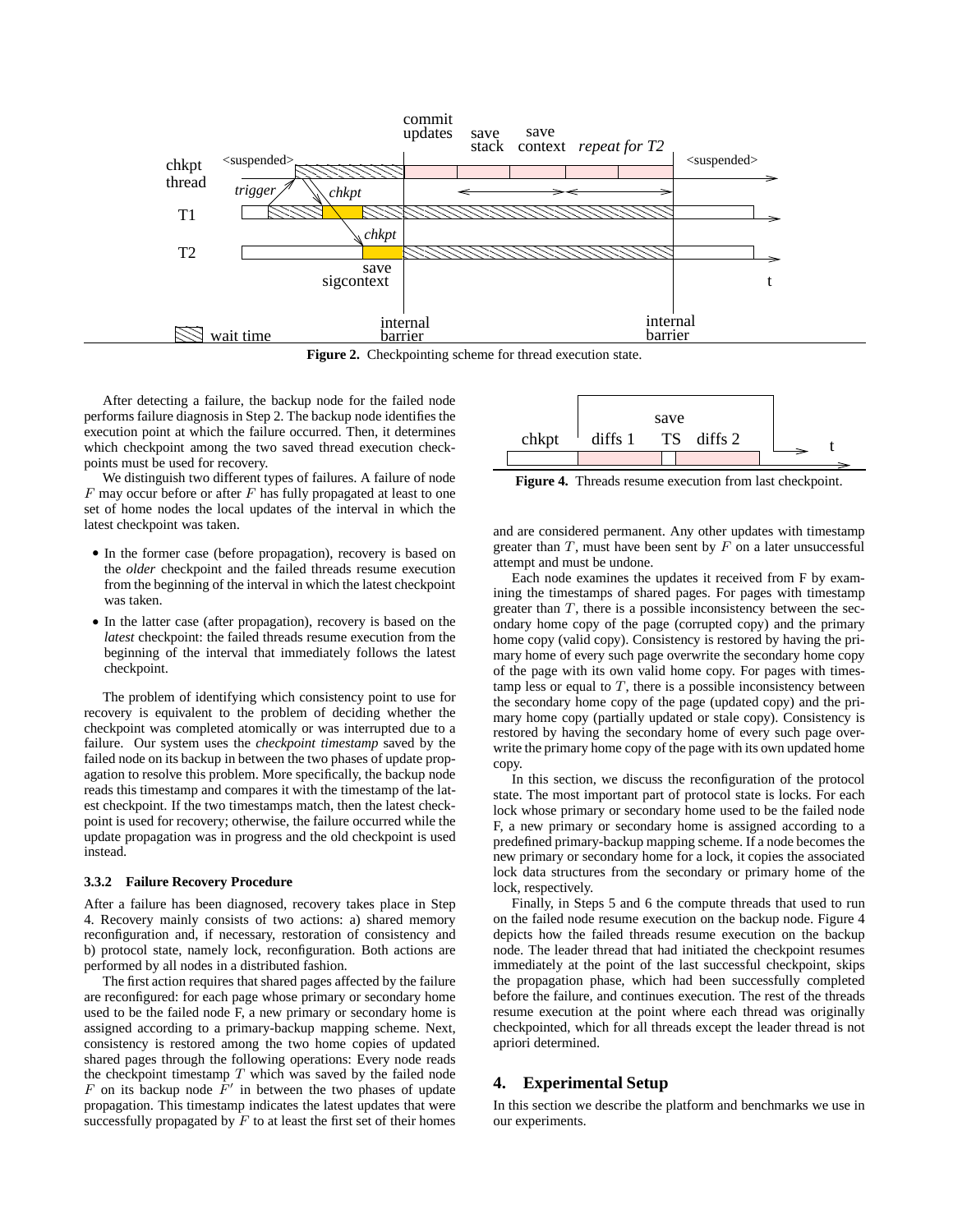| VMMC Operation                 | Overhead     |
|--------------------------------|--------------|
| 1-word send (one-way lat)      | $8\mu s$     |
| 1-word fetch (round-trip lat)  | $22\mu s$    |
| 4 KByte send (one-way lat)     | $52\mu s$    |
| 4 KByte fetch (round-trip lat) | $81 \mu s$   |
| Maximum ping-pong bandwidth    | $118$ MBy/s  |
| Maximum fetch bandwidth        | $118$ MBy/s  |
| Notifi cation                  | $18\mu s$    |
| Remote lock acquire            | 53.8 $\mu$ s |
| Local lock acquire             | $12.7 \mu s$ |
| Remote lock release            | $7.4 \mu s$  |

**Table 1.** Basic costs for the VMMC communication layer.

| <b>Application</b> | <b>Problem Size</b>       |  |
|--------------------|---------------------------|--|
| FFT                | 1M points                 |  |
| LU-contiguous      | $1024 \times 1024$ matrix |  |
| WaterNsquared      | 4096 molecules            |  |
| WaterSpatialFL     | 4096 molecules            |  |
| WaterSpatial       | 4096 molecules            |  |
| RadixLocal         | 4M keys                   |  |

**Table 2.** Applications and problem sizes used for our performance evaluation.

#### **4.1 Platform**

We perform all experiments on an 8-node (16-processor) cluster equipped with 400MHz, 2-way Pentium-II SMP nodes running Linux and interconnected with the Myrinet SAN [6]. Cross-node communication is based on a user–level communication library, Virtual Memory Mapped Communication (VMMC) [11].

VMMC provides direct data transfer between the sender's and receiver's virtual address spaces. More specifically, VMMC provides remote deposit and remote fetch operations. These operations allow for data transferred between two nodes to be fetched from and deposited to specified virtual addresses in the host's main memory without interrupting the remote host processor or copying between communication buffers. These features dramatically reduce latency compared to traditional TCP/IP based implementations. VMMC also tolerates transient network errors by using packet retransmission, and guarantees FIFO message delivery. Table 1 shows the cost of basic communication operations on our cluster. Noticeably, the communication layer provides a one way, end–to–end latency of around  $8\mu s$ .

#### **4.2 Compute Server Benchmarks**

For our performance evaluation of a compute server running scientific applications, we use the SPLASH-2 [30, 14] application suite. The specific applications and problem sizes that we use are (Table 2): FFT (1M points), LU-contiguous (1024 $\times$ 1024 matrix), WaterNsquared (4096 molecules), WaterSpatialFL (4096 molecules), WaterSpatial (4096 molecules), and RadixLocal (4M keys).

#### **4.3 In-memory Transactional Server Benchmarks**

*Vista* is a lightweight in-memory transaction processing server [20]. To the best of our knowledge, Vista is the fastest open-source transaction system available. As such, it provides a good "stress test" for a cluster-based server. It has also been used by previous studies on fault tolerance and availability [1, 20].

Vista achieves high performance by avoiding disk I/O. Instead, it relies on the presence of a reliable memory system [7] layer to achieve persistence. Besides avoiding disk I/O, the assumption of the reliable memory underneath allows considerable simplification



**Figure 6.** Execution time breakdown for Vista on 4 system nodes, for both the unreliable (left bar) and the reliable (right bar) protocols.

in the implementation of transaction semantics [20]. The original Vista system, relies on the Rio file-system [7] to protect main memory against its two common causes of failure, power failures and operating system crashes.

In contrast, our cluster server does not rely on the presence of the specialized Rio file system. Instead, we implement the recoverable and highly available memory layer using our techniques for data replication, remote checkpointing, and resuming of threads. Because Vista does not store its data on disk, but rather keeps its data structures and database tables in memory, in the original system, the data remains safe when the machine fails, but it is unavailable until the machine recovers. *FineFRC* uses data replication to provide both reliability and data availability.

In our experiments, we use the Debit-Credit and Order-Entry benchmarks provided with Vista [20]. These benchmarks are variants of the widely used TPC-B and TPC-C benchmarks. Debit-Credit (TPC-B) models banking transactions [33]. The database consists of a number of branches, tellers, and accounts. Each transaction updates the balance in a random account and the balances in the corresponding branch and teller. Each transaction also appends a history record to an audit trail. The Debit-Credit benchmark differs from TPC-B primarily in that it stores the audit trail in a 2 Mbytes circular buffer in order to keep it in memory.

Order-Entry (TPC-C) models the activities of a wholesale supplier who receives orders, payments, and deliveries [34]. The database consists of a number of warehouses, districts, customers, orders, and items. In both Debit-Credit and Order-Entry we issue transactions sequentially and as fast as possible. They do not perform any terminal I/O in order to isolate the performance of the underlying transaction system. Both benchmarks exhibit very fine grained transactions (on the order of tens of  $\mu$ s on our system) and write little data (on the order of tens to hundreds of bytes per transaction).

## **5. Experimental Results**

We first examine overall execution results for the reliable versus the unreliable system, respectively, highlighting overheads during failure-free execution. Then, we examine recovery times.

#### **5.1 Failure-free Overheads**

Figures 5 and 6 present a comparison of the execution time for the unreliable and reliable protocols for the Splash and Vista benchmarks, with one and two compute threads per node.

We present a breakdown of the execution time in six basic components: compute time, data wait time, synchronization time, the time to create and transfer diffs to home nodes, protocol processing and checkpointing time. This breakdown shows the relative impact of different protocol aspects on system performance for the reliable protocol versus the unreliable one. Synchronization time includes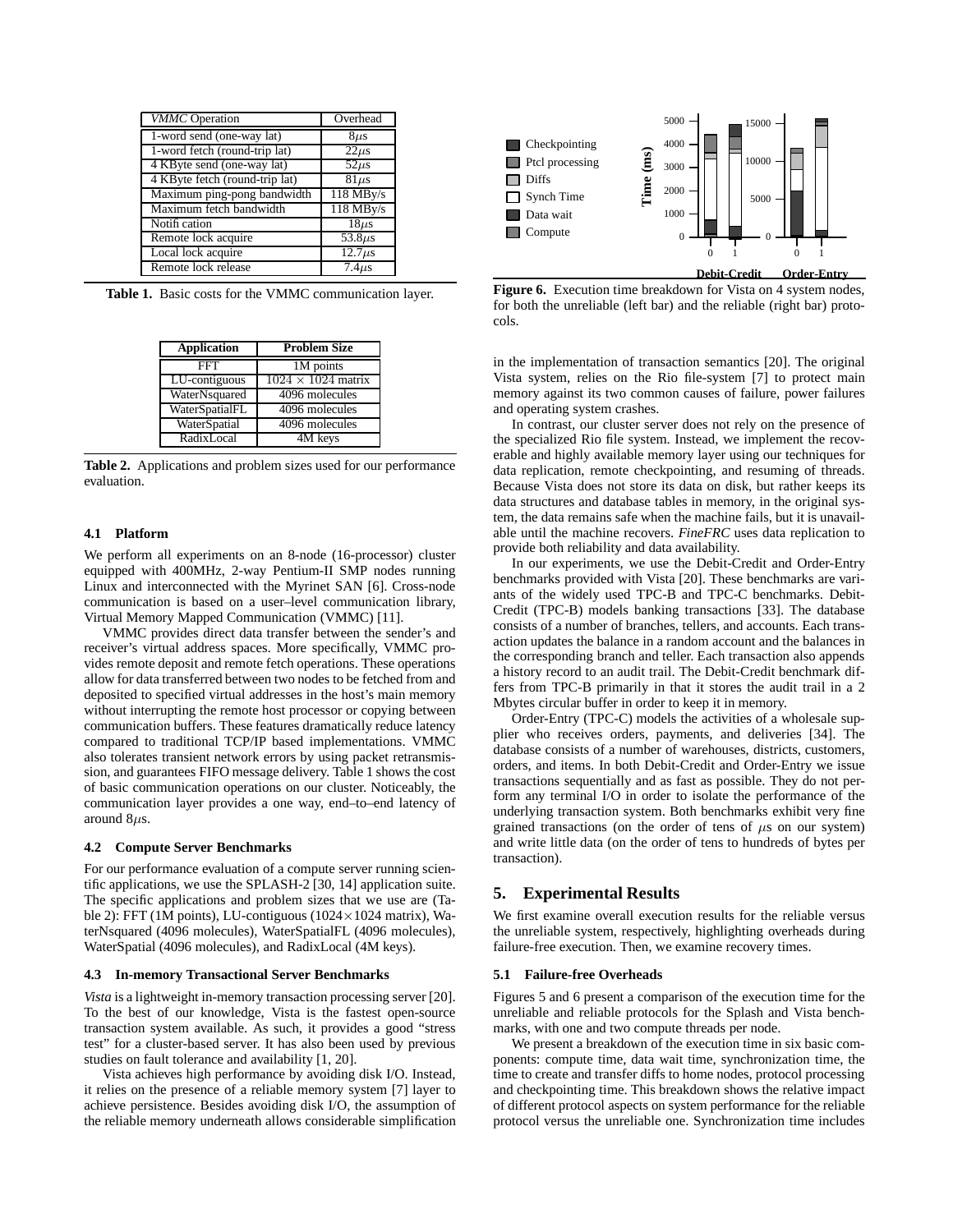

Figure 5. Execution time breakdown for SPLASH-2 on 8 system nodes, for both the unreliable (left bar) and the reliable (right bar) protocols.

both intra- and inter-node synchronization. Diff time includes the time necessary for computing and sending diffs during all checkpoints. The checkpoint overhead includes the checkpoint trigger overhead due to signaling between the compute threads and the checkpoint thread, the per-thread cost of saving the thread context locally and the time necessary for the checkpoint thread to save the contexts and stacks remotely. Protocol time consists of the remaining execution time.

Comparing the overall execution time of the two protocols across all graphs, we see that the main source of overhead compared to the base system is an increase in the synchronization and diff portion time, while the overheads due to thread state checkpointing are negligible. For the diff portion, the increase comes from the need to propagate diffs to two sets of homes and due to the additional diff creation by the home nodes themselves (Section 3.2). For the synchronization portion, the increase comes from the need to coordinate thread actions during checkpoints, such as disallowing concurrent writes to the specific pages involved in the checkpoint, and other synchronization needed for maintaining atomicity of protocol state.

The overhead in FFT is relatively high, compared with all other applications and configurations. The busy-waiting nature of barriers in GeNIMA and the large number of diff flushes during barriers in FFT create contention between protocol and application actions in the two-thread configuration (Section 5.2): diffs for roughly a thousand application pages need to be sent because the barrier constitutes a consistency point, hence a checkpoint.

Overall, overheads of reliability actions taken during failurefree execution are 38% on average for all applications considered. Across both application suites, checkpoints occur with high frequency ranging from 2 checkpoints per second to 124 checkpoints per second in the Splash benchmarks and above 800 checkpoints per second in the Vista benchmarks, obviating the need for protocol-induced periodic checkpoints. In the Splash benchmarks, checkpoints are driven by consistency actions due to the high level of data sharing inherent in the applications. In the Vista benchmarks, while actual sharing is low, transactions are very fine-grain, on the order of a few to tens of  $\mu$ s, and each transaction's commit automatically triggers a checkpoint.

## **5.2 Recovery Time**

The recovery overhead depends on a number of parameters that can be classified as static and dynamic. The static parameters are fixed for a particular run and are: the application pattern, the problem size, and the number of nodes. The first two determine the number of locks and shared pages used. The third affects synchronization time as well as the distribution of shared data (pages and locks) to homes.

There are two main dynamic parameters which depend on the exact point at which a failure occurs: the number of updates that need to be undone during the recovery and the home distribution of the corresponding updated pages.

The worst-case scenario (in a single run) for the number of updates that need to be undone is when the failure occurs in the interval with the greatest number of updates and immediately after all of the diffs have been sent to the first set of homes, but exactly before the write of the checkpoint timestamp that indicates the end of the first phase of diff propagation. This means that, during recovery, the largest possible number of updates need to be undone.

Moreover, the home distribution of the updated pages affects the overall time to undo updates at each individual node, since the restoration of a corrupted copy might be done using a local copy operation or a remote write depending on the primary home placement. Thus, we are interested in the measurement of the recovery time in two different failure cases: one that happens during diff propagation, whose extreme scenario we mentioned above, and another that happens at any other point in the execution, when recovery consists only of reconfiguration actions and the resumption of failed threads on the backup node. This time should be invariable across different failure cases.

To examine the cost of recovery we inject failures at representative points during system operation and measure the cost of each recovery action. Tables 3 and 4 present the recovery cost in several representative cases. For the Splash benchmarks, the faults are injected as follows: in WaterNsquared, during barrier synchronization, in FFT during diff propagation and, in LU during diff propagation. FFT and LU are also the applications that require the largest amounts of update data movement during checkpoints, so we can consider the respective recovery times as worst case scenarios. For the Vista benchmarks, the failures are injected at a random point during execution outside of synchronization operations and checkpoints. The runs are performed on a 4-node (8-processor) system.

The overhead is broken into the following components: internode synchronization, recovery actions performed exclusively by the backup node, reconfiguration of homes for system locks, initialization/restoration of lock-related data structures, reconfiguration of page homes and initialization/restoration of orphan/corrupted home pages, and resumption of failed threads on the backup node. The final row shows the number of pages that need to be restored in the given recovery session.

Overall, recovery overhead is fairly low, and in all cases including the worst case scenarios in FFT and LU, we measure it to be below 600 msec.

# **6. Related Work**

There is a large body of previous work in fault tolerance in a number of research areas. A survey of rollback-recovery protocols for message passing systems is presented in [12]. More relevant for our work is the survey of recoverable distributed shared virtual mem-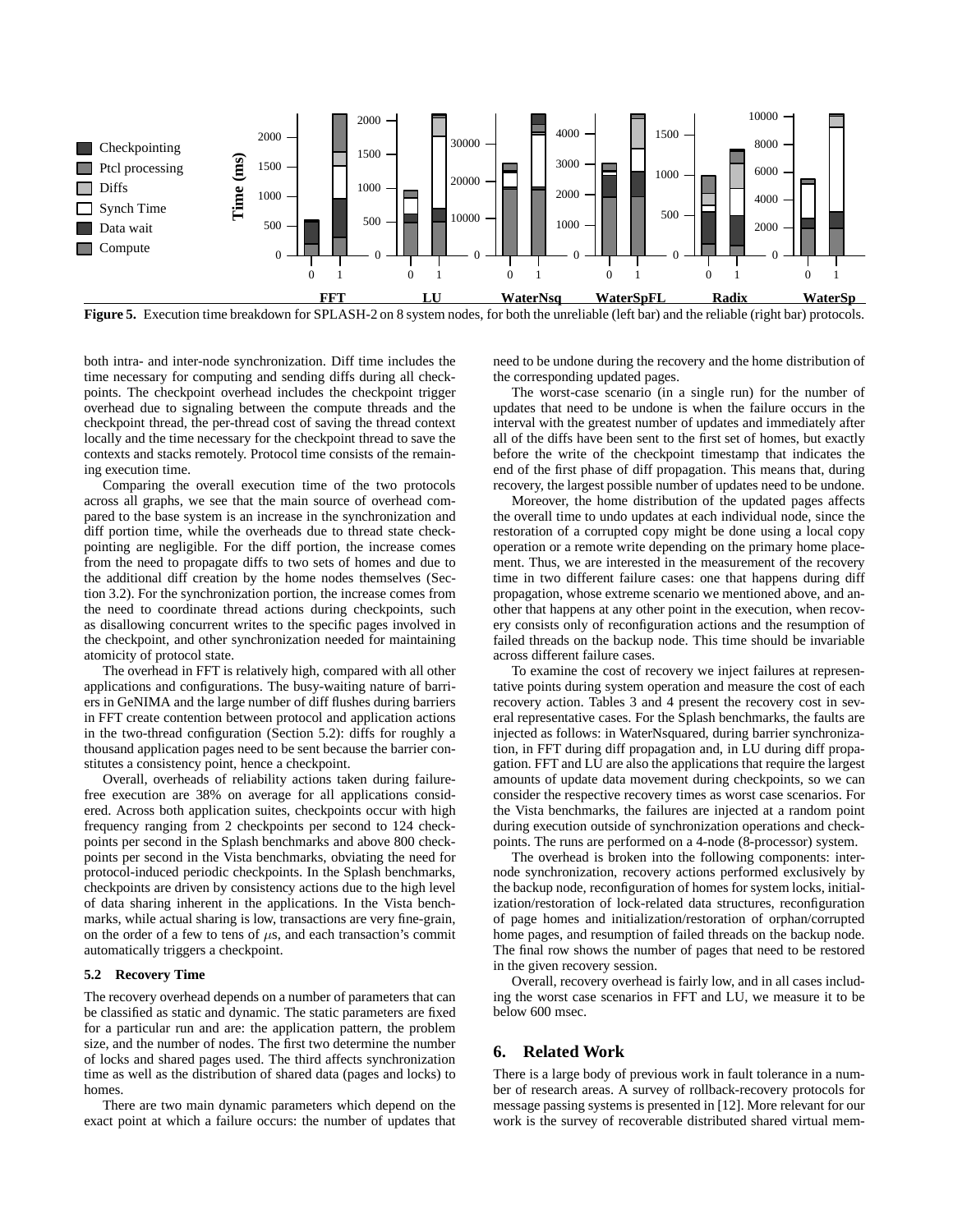| <b>Application:</b> | WaterNsquared | FFT       | LU        |
|---------------------|---------------|-----------|-----------|
| Recovery Action     | Cost (ms)     | Cost (ms) | Cost (ms) |
| Internode synch     | 20.307        | 0.013     | 0.091     |
| Backup processing   | 0.043         | 0.037     | 0.102     |
| Reconfi gure locks  | 0.114         | 0.004     | 0.085     |
| Reconfi gure pages  | 0.104         | 162.813   | 53.366    |
| Resume threads      | 0.393         | 399.778   | 399.692   |
| Total               | 20.961        | 562.645   | 453.336   |
| Restored pages      |               | 1024      | 98        |

**Table 3.** Indicative examples of recovery cost for the Splash benchmarks.

| <b>Application:</b> | Debit-Credit | Order-Entry |
|---------------------|--------------|-------------|
| Recovery Action     | Cost (ms)    | Cost (ms)   |
| Internode synch     | 3.121        | 90.962      |
| Backup processing   | 0.074        | 0.050       |
| Reconfi gure locks  | 193.971      | 195.000     |
| Reconfi gure pages  | 0.158        | 78.690      |
| Resume threads      | 0.080        | 0.108       |
| Total               | 197.404      | 364.81      |
| Restored pages      |              |             |

**Table 4.** Indicative examples of recovery cost for the Vista benchmarks.

ory systems presented in [21]. Previous work that has examined various aspects of recovery in software shared memory systems includes [27, 10, 31, 17, 1, 18, 26]. In all these cases, the focus has been on protocol extensions for logging and checkpointing that enable coarse-grain system recovery. Also, most studies do not examine the recovery path and do not provide results for recovery overheads. In our work, we demonstrate how systems can support continuous operation with below-second recovery times through dynamic replication of system state.

Our work is based on the system presented in [8]. Our previous work has focused on the failure free execution. In this work we examine in detail the recovery actions, we build a working prototype that recovers from failures, and provide measurements of the recovery and reconfiguration time.

A good taxonomy of various systems is presented in [24]. Based on this taxonomy the scheme we use is a *backward error recovery* scheme that uses replication to distinct volatile memories for storage protection, performs uncoordinated checkpoints across nodes and coordinated inside each node, and achieves separation of checkpoint and working data with full duplication but by incremental propagation of modifications.

Our approach shares similarities with the Tandem NonStop architecture and the Guardian operating system [3]. Both approaches use independent components operating asynchronously, where any failed component can be replaced by another component. Furthermore, both systems can tolerate a single failure. However, the two approaches target different platforms. The NonStop architecture involves special hardware components including ECC memory. In contrast, our system is implemented with commodity components and uses runtime support to maintain two consistent copies of system state during execution.

Recently, there has been more work on techniques that allow hardware shared memory servers to transparently recover from faults [25, 24]. The emphasis in these cases is placed on the failurefree case and available results are based mostly on simulation. The proposed approaches are log-based and require modifications to the host processors.

Previous work in fast failover [31, 1] has addressed issues related to maintaining low-overhead backups of in-memory state. However, in these cases, the primary and backup nodes are not able to support a single copy of the same multithreaded application. Our work uses the same fail-over concept, however, allows the primary and backup nodes to transparently share application state, significantly broadening the range of server applications that can benefit.

Recent work in virtualization layers [2, 28] aims at providing higher level abstractions on top of hardware platforms. Although this work has mostly targeted single-node systems, it is currently being extended with migration capabilities towards multi-node systems for tolerating system faults. The issues that arise in fast failover techniques for this purpose are similar to many of the issues discussed in our work. Zap [23] is a system that allows sub-second migration of a group of processes from a Linux system to another. The main technique is to provide a virtualization layer that completely decouples process state from the underlying system. Although Zap and *FineFRC* share the same goal, the approaches differ. In particular, Zap does not specifically support parallel applications or maintain data copies on a cluster.

Finally, the currently renewed interest in improving server reliability is manifested by the emergence of a large number of commercial cluster management systems, such as Microsoft MSCS [29], NCR Lifekeeper [22], and Veritas Firstwatch [9] that provide faulttolerance functionalities. Such products differ from our approach in that they employ fail-over to backup servers to provide continuous service operation non-transparently, at the application level.

### **7. Conclusions**

In this work we investigate building commodity, transparently reliable servers that support continuous availability. Our approach uses dynamic state replication during execution to guarantee system recovery when a failure occurs. We focus on the recovery path and present the protocol actions required for transparent and efficient recovery. We present results for a working prototype that reconfigures itself after failures injected during system operation.

Our approach results in sub-second recovery times for all cases we measure. Using dynamic replication of system and application state during execution results in an average 38% increase of program execution time, which we believe is acceptable for many application areas, given the fast recovery provided by our system. Furthermore, we expect that the applications presented are examples of "stress-tests" for our system and this overhead can be significantly reduced for applications with low to moderate sharing needs which allow the system better control over the checkpoint frequency.

Our experience shows that there is a need for a better understanding of the tradeoffs between designing systems for performance and designing for reliability. Communication protocols in system area networks have been highly optimized for data transfers. In particular, messages are not buffered at the host in order to eliminate software data copies out of the critical path. Instead, the memory that the application is writing on is itself used as the send buffer. This makes atomicity for the remote replication of updates in the presence of failures complex to implement correctly in a system using remote data copies for reliability purposes.

Overall, however complex the system design may be, our work demonstrates that using commodity, transparently reliable servers for continuous operation is a promising approach for building lowcost application servers.

## **Acknowledgments**

We thank the anonymous reviewers for their comments and Reza Azimi for his help with VMMC. We thankfully acknowledge the support of Natural Sciences and Engineering Research Council of